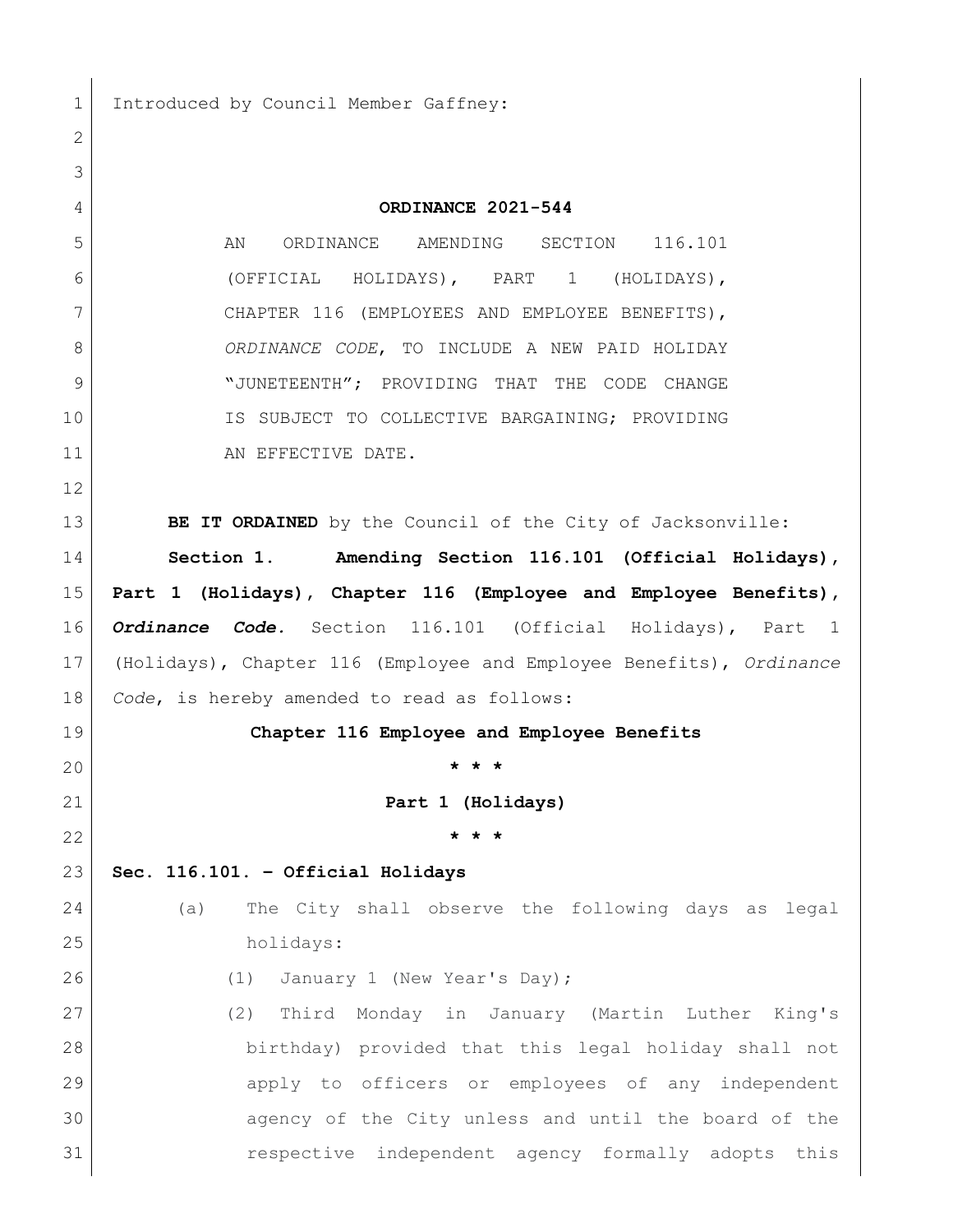| 1             |     | legal holiday as a legal holiday of that independent          |
|---------------|-----|---------------------------------------------------------------|
| 2             |     | agency;                                                       |
| 3             |     | Third Monday in February (George Washington's<br>(3)          |
| 4             |     | birthday);                                                    |
| 5             |     | (4) Last Monday in May (Memorial Day);                        |
| 6             |     | (5) June 19 (Juneteenth);                                     |
| 7             |     | July 4 (Independence Day);<br><del>(5)</del> (6)              |
| 8             |     | $(6)$ (7)<br>First Monday in September (Labor Day);           |
| $\mathcal{G}$ |     | $\left(\frac{7}{2}\right)$ (8)<br>November 11 (Veterans Day); |
| 10            |     | Fourth Thursday in November (Thanksgiving);<br>(9)            |
| 11            |     | Fourth Friday in November (the day after<br>$(9)$ (10)        |
| 12            |     | Thanksgiving);                                                |
| 13            |     | $(10)$ (11) December 24 (Christmas Eve);                      |
| 14            |     | $(11)$ (12) December 25 (Christmas Day);                      |
| 15            |     | $(12)$ (13) Personal leave day.                               |
| 16            | (b) | Whenever a holiday occurs on Sunday, the following            |
| 17            |     | Monday shall be observed as the official holiday; and         |
| 18            |     | whenever a holiday occurs on Saturday, the preceding          |
| 19            |     | Friday shall be observed as the official holiday;             |
| 20            |     | provided, that when Christmas Eve falls on Sunday, the        |
| 21            |     | following Tuesday shall be observed as the Christmas          |
| 22            |     | Eve holiday and when Christmas Day falls on Saturday,         |
| 23            |     | following Monday shall be observed as<br>the<br>the           |
| 24            |     | Christmas Day holiday.                                        |
| 25            | (C) | If the date of observance of a City holiday conflicts         |
| 26            |     | with the date of observance of the same holiday under         |
| 27            |     | federal law, the Mayor is authorized and directed to          |
| 28            |     | change, by executive order, the date of observance of         |
| 29            |     | the holiday by the City to conform with federal law.          |
| 30            | (d) | The personal leave day provided for in subsection (a)         |
| 31            |     | of this Section shall be taken, if desired by the             |
|               |     | $-2-$                                                         |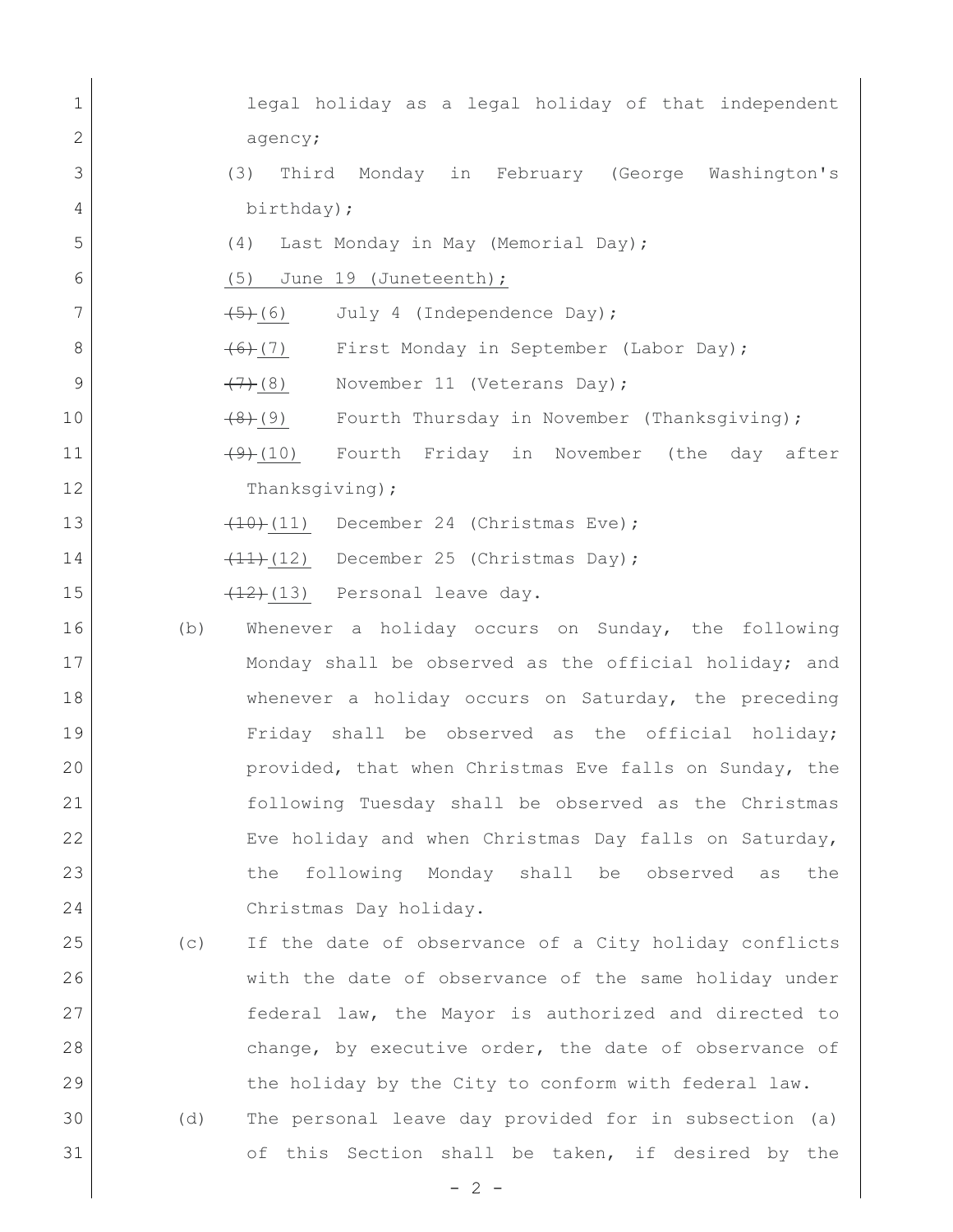1 **employee,** at a time mutually convenient to both the 2 employee and the head of the department in which he is 3 employed. Only one personal leave day shall be 4 available to an employee during each fiscal year and 5 personal leave days shall not cumulate from year to 6 year. Personal leave day shall be a holiday and shall 7 and the charged against vacation or sick leave, but 8 shall be noted on the City's time and attendance 9 reports.

10 (e) Whenever, in any collective bargaining agreement 11 approved by the Council and in force and effect, a 12 Schedule, enumeration or list of holidays is 13 established or appended and the terms of the agreement 14 | Provide that the scheduled, enumerated or listed 15 holidays are the holidays to be observed by the 16 **bargaining unit covered by the agreement, then the** 17 Scheduled, enumerated or listed holidays shall be the 18 official holidays for the bargaining unit instead of 19 19 the holidays established in subsection (a) of this 20 Section. If a collective bargaining agreement provides 21 that one or more days mentioned or described therein 22 are in lieu of one or more holidays established in 23 subsection (a) of this Section, then the day or days 24 provided for in the agreement shall be the official 25 holiday or holidays; but the other holidays 26 established in subsection (a) of this Section, not 27 being affected by the terms of the agreement, shall 28 continue to be the official holidays for the 29 bargaining unit.

30 **\* \* \***

31 **Section 2. Code Change subject to Collective Bargaining.**